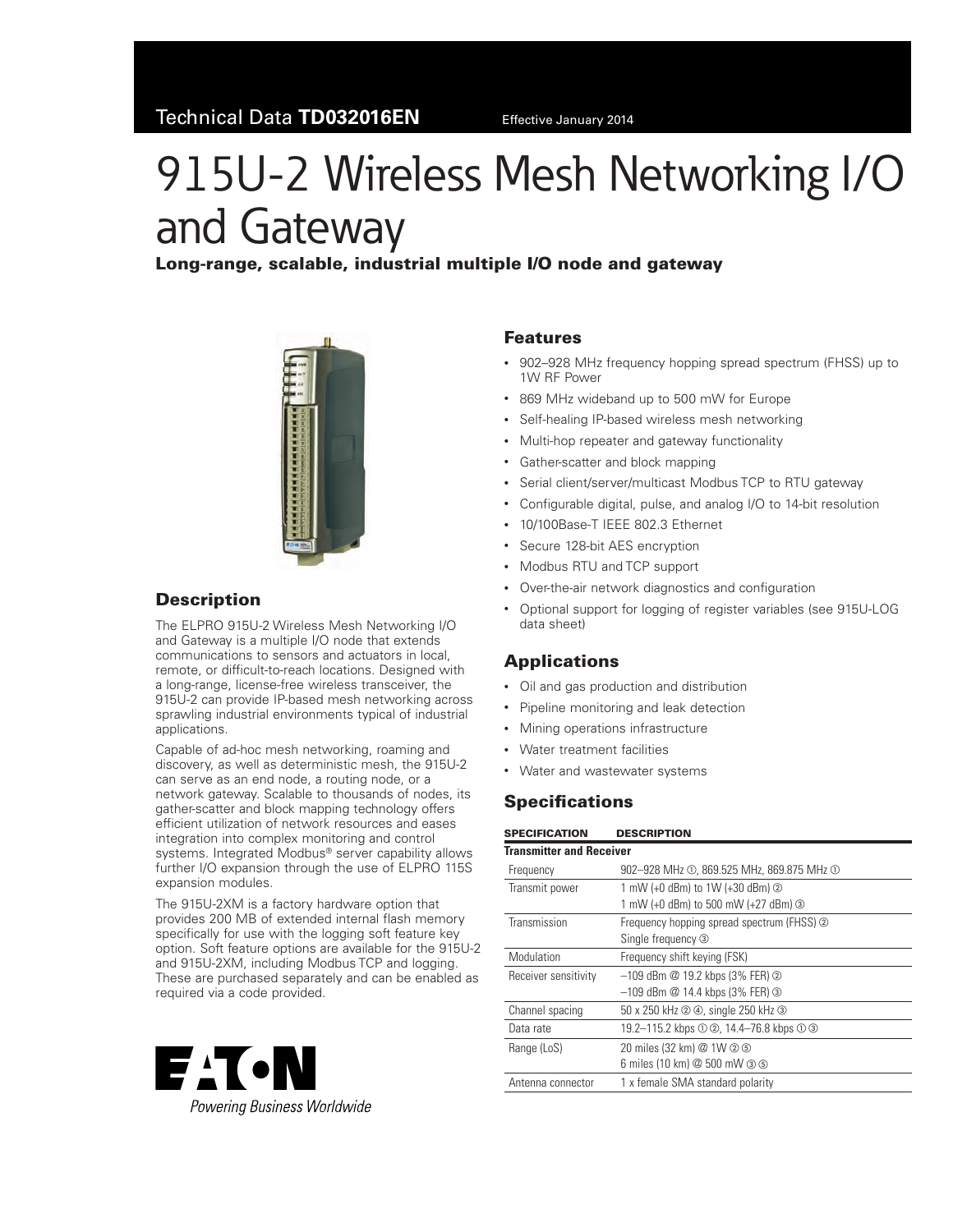Effective January 2014

# Specifications (continued)

<span id="page-1-6"></span><span id="page-1-5"></span><span id="page-1-4"></span><span id="page-1-3"></span><span id="page-1-2"></span><span id="page-1-1"></span><span id="page-1-0"></span>

| <b>SPECIFICATION</b>                  | <b>DESCRIPTION</b>                                                                                                                                            | <b>SPECIFICATION</b>                                                                                                                                                                                                                                                  | <b>DESCRIPTION</b>                                                                |                   |  |
|---------------------------------------|---------------------------------------------------------------------------------------------------------------------------------------------------------------|-----------------------------------------------------------------------------------------------------------------------------------------------------------------------------------------------------------------------------------------------------------------------|-----------------------------------------------------------------------------------|-------------------|--|
| <b>Input and Output</b>               |                                                                                                                                                               | <b>Power Supply</b>                                                                                                                                                                                                                                                   |                                                                                   |                   |  |
| Discrete input                        | 8 digital I/O (1-4 configurable as PI or PO)                                                                                                                  | Nominal supply                                                                                                                                                                                                                                                        | 10.8-30 Vdc, under/over voltage protection                                        |                   |  |
|                                       | On-state voltage: < 2.1 Vdc                                                                                                                                   | Average current draw                                                                                                                                                                                                                                                  | 220 mA @ 12V (idle), 110 mA @ 24V (idle)                                          |                   |  |
|                                       | Wetting current: 5 mA                                                                                                                                         | Transmit current draw                                                                                                                                                                                                                                                 | 500 mA @ 12V (1W), 250 mA @ 24V (1W)                                              |                   |  |
|                                       | Max. I/P pulse rate-DI 1/2: 50 kHz, DI 3/4: 1 kHz<br>Max. I/P pulse width-DI 1/2: 10 µs, PI 3/4: 0.2 ms                                                       | <b>Note:</b> Specifications are subject to change.                                                                                                                                                                                                                    |                                                                                   |                   |  |
| Discrete output                       | 8 digital I/O (1-4 configurable as PI or PO)<br>On-state voltage-DO max.: 30 Vdc<br>Wetting current-DO max.: 200 mA<br>Max 0/P pulse rate-P0 max. rate: 1 kHz | ① Country-specific configuration (specified at<br>4 18 channels New Zealand<br>time of order)<br>5 Typical maximum line-of-sight range<br>2 900 MHz ISM band<br>6 Maximum distance 3937' (1200m)<br>3 869 MHz ISM band (Europe)<br>2 Optional, see 915U-TCP datasheet |                                                                                   |                   |  |
| Analog inputs                         | 4 Al (2 differential, 2 single ended)<br>Current range: 0-24 mA<br>Current resolution: 14 bits                                                                | <b>Accessories</b>                                                                                                                                                                                                                                                    |                                                                                   |                   |  |
|                                       | Accuracy (current): 0.1%                                                                                                                                      | PRODUCT CODE DESCRIPTION                                                                                                                                                                                                                                              |                                                                                   | <b>DATA SHEET</b> |  |
|                                       | Voltage input range: Al 1/2: 0-25V, Al 3/4: 0-5V                                                                                                              | <b>Soft Feature Keys</b>                                                                                                                                                                                                                                              |                                                                                   |                   |  |
|                                       | Voltage resolution: 14 bits                                                                                                                                   | 915U-TCP                                                                                                                                                                                                                                                              | Modbus TCP/RTU gateway feature key                                                | TD032089EN        |  |
|                                       | Accuracy (voltage): 0.1%                                                                                                                                      | 915U-LOG                                                                                                                                                                                                                                                              | Data logging feature key                                                          | TD032090EN        |  |
| Analog output                         | 2 AO (sourcing)                                                                                                                                               | Interface                                                                                                                                                                                                                                                             |                                                                                   |                   |  |
|                                       | Current range: 0-24 mA                                                                                                                                        |                                                                                                                                                                                                                                                                       |                                                                                   |                   |  |
|                                       | Current resolution: 13 bits                                                                                                                                   | 915U-TCADP                                                                                                                                                                                                                                                            | T-type TCP thermocouple adapter, uses two<br>analog inputs and two analog outputs | TD032088EN        |  |
| Accuracy (current): 0.1%              |                                                                                                                                                               | <b>Antennas - 900 MHz</b>                                                                                                                                                                                                                                             |                                                                                   |                   |  |
| <b>Ethernet Port</b>                  | 10/100Base-T, RJ-45 connector, IEEE 802.3                                                                                                                     | DG800-1/5                                                                                                                                                                                                                                                             | Whip antenna, SMA male, angle bracket,                                            | TD032046EN        |  |
| Ethernet port                         | Link, 100Base-T via LED                                                                                                                                       | DG900-1/5                                                                                                                                                                                                                                                             | $-2$ dBi gain, 3' (1m) or 16.4' (5m) coaxial cable                                | TD032047EN        |  |
| Link activity<br><b>Serial Port</b>   |                                                                                                                                                               | CFD890EL                                                                                                                                                                                                                                                              | Dipole antenna, SMA male, mounting bracket,<br>2 dBi gain, 16' (5m) coaxial cable | TD032048EN        |  |
| <b>RS-232</b>                         | EIA-562 (R-45 connector)                                                                                                                                      | SG900EL                                                                                                                                                                                                                                                               | Collinear antenna, N-type female, 5 dBi gain                                      | TD032049EN        |  |
| <b>RS-485</b>                         | 2-pin terminal block, non-isolated 6                                                                                                                          | SG900-6                                                                                                                                                                                                                                                               | Collinear antenna, N-type female, 8 dBi gain                                      | TD032050EN        |  |
| Data rate (bps)                       | 1200, 2400, 4800, 9600, 14400, 19200, 38400, 57600, 76800,                                                                                                    | <b>Cables</b>                                                                                                                                                                                                                                                         |                                                                                   |                   |  |
| Serial settings                       | 115200, 230400<br>7/8 data bits, stop/start/parity (configurable)                                                                                             | ETH-C5A                                                                                                                                                                                                                                                               | Ethernet cable, 6' (1.8m), straight through,<br>RJ-45 to RJ-45                    | TD032024EN        |  |
| <b>Protocols and Configuration</b>    |                                                                                                                                                               | SER-RJ45                                                                                                                                                                                                                                                              | Configuration cable, RS-232 serial, DB-9                                          | TD032027EN        |  |
| System address                        | ESSID, 1 to 31-character text string                                                                                                                          |                                                                                                                                                                                                                                                                       | remale to RJ-45                                                                   |                   |  |
| Protocols supported                   | TCP/IP, UDP, HTTP, FTP, TFTP, TELNET, Modbus, Modbus TCP                                                                                                      | <b>Surge Diverters</b>                                                                                                                                                                                                                                                |                                                                                   |                   |  |
| User configuration                    | All user-configurable parameters via HTTPS                                                                                                                    | CSD-SMA-2500                                                                                                                                                                                                                                                          | SMA surge diverter for use with CC10/CC20-SMA                                     | TD032030EN        |  |
| Configurable<br>parameters            | Unit details, I/O mappings and parameters, radio settings (for<br>more information, refer to the user manual)                                                 | CSD-N-6000                                                                                                                                                                                                                                                            | Coaxial surge diverter, bulkhead N female to<br>N female                          | TD032031EN        |  |
|                                       | Modbus TCP/RTU gateway                                                                                                                                        | MA15D1SI/D2SI                                                                                                                                                                                                                                                         | Power supply surge diverter, 110 Vac/15A or<br>240 Vac/15A                        | TD032029EN        |  |
|                                       | Embedded Modbus master/slave for I/O transfer                                                                                                                 | <b>IOP32D</b>                                                                                                                                                                                                                                                         | Signal surge diverter, 2 x 2-wire/1 x 4-wire                                      | TD032032EN        |  |
| Security                              | Data encryption, 128-bit AES, secure HTTP protocol                                                                                                            | <b>Power Supplies</b>                                                                                                                                                                                                                                                 |                                                                                   |                   |  |
| <b>LED Indication and Diagnostics</b> |                                                                                                                                                               |                                                                                                                                                                                                                                                                       | PS-DINAC-12DC-OK DIN rail power supply, 100-250 Vac, 12 Vdc/2.5A TD032033EN       |                   |  |
| LED indication                        | Power/OK, TX/RX, RS-232, RS-485, digital I/O, analog I/O status                                                                                               | PSG60E                                                                                                                                                                                                                                                                | DIN rail power supply, 85-264 Vac, 24 Vdc/2.5A TD032034EN                         |                   |  |
| Reported diagnostics                  | RSSI measurements (dBm), connectivity information/statistics,<br>system log file                                                                              | <b>Notes:</b> More accessories are available for this product including antennas,                                                                                                                                                                                     |                                                                                   |                   |  |
| Network management                    | Optional network management system                                                                                                                            |                                                                                                                                                                                                                                                                       | cables, and mounting brackets. Refer to our Website for details.                  |                   |  |
| Compliance                            |                                                                                                                                                               | <b>Ordering</b>                                                                                                                                                                                                                                                       |                                                                                   |                   |  |
| EMC                                   | FCC Part 15; EN 301 489; AS 3548                                                                                                                              |                                                                                                                                                                                                                                                                       |                                                                                   |                   |  |
| RF (radio)                            | FCC Part 15.247; EN 300 220; AS 4268.2; RFS29 NZ                                                                                                              | <b>PRODUCT CODE</b>                                                                                                                                                                                                                                                   | <b>DESCRIPTION</b><br><b>FREQUENCY</b>                                            | <b>RF POWER</b>   |  |
| Hazardous area                        | UL/CSA Class I, Division 2; ATEX; IECEx Na IIC                                                                                                                | 915U-2                                                                                                                                                                                                                                                                | 902-928 MHz<br>Wireless mesh I/O                                                  | 1W                |  |
| Safety                                | IEC 60950 (RoHS compliant)                                                                                                                                    | 915U-2                                                                                                                                                                                                                                                                | 869.525 MHz<br>Wireless mesh I/O                                                  | 500 mW            |  |
| UL                                    | UL listed                                                                                                                                                     | 915U-2                                                                                                                                                                                                                                                                | 869.875 MHz<br>Wireless mesh I/O                                                  | 5 mW              |  |
| General                               |                                                                                                                                                               | 915U-2XM                                                                                                                                                                                                                                                              | Wireless mesh I/O<br>902-928 MHz<br>$+500$ MB flash memory $\odot$                | 1W                |  |
| Size                                  | 5.91" x 7.09" x 1.38" (180 mm x 150 mm x 35 mm)                                                                                                               | 915U-2XM                                                                                                                                                                                                                                                              | Wireless mesh I/O<br>869.525 MHz                                                  | 500 mW            |  |
| Housing                               | IP20 rated high-density thermoplastic                                                                                                                         |                                                                                                                                                                                                                                                                       | +500 MB flash memory ①                                                            |                   |  |
| Mounting                              | DIN rail                                                                                                                                                      | 915U-2XM                                                                                                                                                                                                                                                              | 869.875 MHz<br>Wireless mesh I/O                                                  | 5 mW              |  |
| Terminal blocks                       | Removable, max. conductor 12 AWG 0.1 in. <sup>2</sup> (2.5 mm <sup>2</sup> )                                                                                  |                                                                                                                                                                                                                                                                       | +500 MB flash memory 1                                                            |                   |  |
| Temperature rating                    | $-40$ to +140°F (-40 to +60°C)<br>Note: Available RF power and frequency may vary depending on country of                                                     |                                                                                                                                                                                                                                                                       |                                                                                   |                   |  |
| Humidity rating                       | 0-99% RH noncondensing<br>application.                                                                                                                        |                                                                                                                                                                                                                                                                       |                                                                                   |                   |  |
| Weight                                | $1.1$ lb (0.5 kg)<br>10 Additional memory for logging of data and administration events                                                                       |                                                                                                                                                                                                                                                                       |                                                                                   |                   |  |